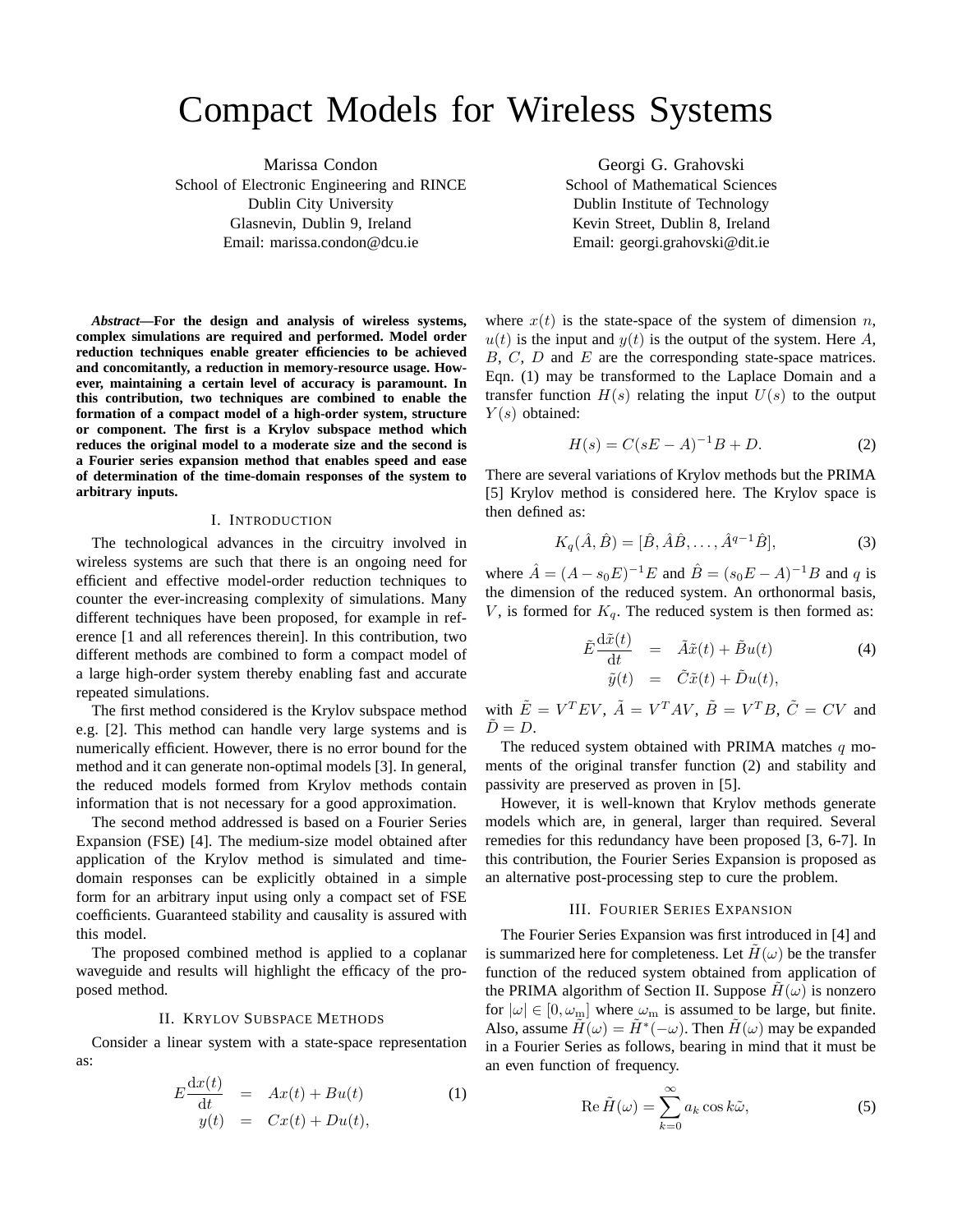where  $\tilde{\omega} = \pi \omega / \omega_{\text{m}}$ . The expression in (5) describes an even function, defined for  $\omega \in [-\omega_m, \omega_m]$  (i.e.  $\tilde{\omega} \in [-\pi, \pi]$ ). To enforce causality, the expression for Im  $H(\omega)$  may be obtained from (5) via the Kramers-Kronig relations (Hilbert transform) [8]:

$$
\operatorname{Im} \tilde{H}(\omega) = -\sum_{k=0}^{\infty} a_k \sin k \tilde{\omega}, \tag{6}
$$

From (5) and (6), it follows that

$$
\tilde{H}(\omega) = \sum_{k=0}^{\infty} a_k e^{jk\tilde{\omega}},
$$
\n(7)

for  $\omega \in [-\omega_{\rm m}, \omega_{\rm m}]$ .

The representation of the output in the time domain may be obtained by an Inverse Fourier Transform. The output caused by an (arbitrary) input  $x(t)$  defined for  $t > 0$ , (i.e. input signal  $x(t)\theta(t)$  with Fourier image  $X(\omega)$ , where  $\theta(t)$  is the unit stepfunction), is:

$$
y(t) = \frac{1}{2\pi} \int_{-\infty}^{\infty} e^{j\omega t} Y(\omega) d\omega
$$
  

$$
= \frac{1}{2\pi} \sum_{k=0}^{\infty} a_k \int_{-\infty}^{\infty} e^{j(t-\tilde{k})\omega} Y(\omega) d\omega
$$
(8)  

$$
= \sum_{k=0}^{\infty} a_k x(t-\tilde{k}) \theta(t-\tilde{k}),
$$

where  $\tilde{k} = \pi k / \omega_{\text{m}}$ .

Therefore, once the set of FSE coefficients is obtained from the frequency-domain simulations, then the response for an arbitrary input may be readily determined from (8).

To determine the set of FSE coefficients, let  $H(\omega)$  be obtained at a number of points,  $\omega_i$ :

$$
F_i^{(1)} = \text{Re}\,\tilde{H}(\omega), \qquad i = 1, 2, \dots, N_1; \tag{9}
$$

$$
F_i^{(2)} = \text{Im}\,\tilde{H}(\omega), \qquad i = 1, 2, \dots, N_2, \qquad (10)
$$

where  $N_1$  is the number of real parts of the data points and  $N_2$  is the corresponding number imaginary parts of the data points.

Then let  $a$  be the set of real coefficients  $a =$  $[a_0, a_1, \ldots, a_N]^T$ . Introduce  $M_{ik}^{(1)} = \cos k \tilde{\omega}_i$ ,  $M_{ik}^{(2)} =$  $-\sin k\tilde{\omega}_i$ , and  $\tilde{\omega}_i = \pi \omega_i/\omega_m$ , where  $k = 1, \dots, N$ . Then from (9) and (10):

$$
F^{(1)} = M^{(1)}a + E^{(1)};
$$
\n(11)

$$
F^{(2)} = M^{(2)}a + E^{(2)}.
$$
 (12)

Here  $E^{(1,2)}$  represent the errors that arise due to limiting the summation in  $(5)-(8)$  to a finite number of terms,  $N$ ;  $(11)$  and (12) may be merged to yield:

$$
F = Ma + E \tag{13}
$$

with

$$
F = \left[ \begin{array}{c} F^{(1)} \\ F^{(2)} \end{array} \right], \quad M = \left[ \begin{array}{c} M^{(1)} \\ M^{(2)} \end{array} \right], \quad E = \left[ \begin{array}{c} E^{(1)} \\ E^{(2)} \end{array} \right]
$$



Fig. 1. Comparison of frequency responses for the coplanar waveguide – red solid line is full model, blue dashed line is reduced model.

and the minimal error,  $E^T E$ , for (13) is achieved with:

$$
a = (M^T M)^{-1} M^T F.
$$
\n<sup>(14)</sup>

The number of points  $N$  determines the size of this reduced system. By selecting  $N$  as small as possible to obtain the required error, any redundancy in the system in (4) can be removed.

## IV. EXAMPLE

The example considered is that of a coplanar waveguide. The original model is described by a state-space representation of the order of 300. The Krylov method is used to reduce this dimension to 200. The Fourier Series Method is then applied and the result obtained with  $N = 20$  is shown in Fig. 1. It is superimposed on the frequency domain response of the original full model.

#### V. CONCLUSION

The paper has proposed a two-stage method for forming a reduced-order model of large-scale systems. The method combines two techniques, a Krylov method and a Fourier Series approach. The method achieves a high degree of accuracy and results in a compact model that enables ease of determination of the time-domain responses.

### ACKNOWLEDGMENT

The author wishes to thank Dr. Dirk Deschrijver, Dept. of Information Technology, Ghent University, Ghent, Belgium for his provision of the dataset in the example.

#### **REFERENCES**

- [1] A. Antoulas, *Approximation of Large-Scale Dynamical Systems*, Advances in Design and Control DC-06, SIAM, Philadephia, 2005
- [2] E. Grimme, *Krylov Projection Methods for Model Reduction*, PhD Thesis, Co-ordinated-Science Laboratory, University of Illinois at Urbana Champaign, 1997